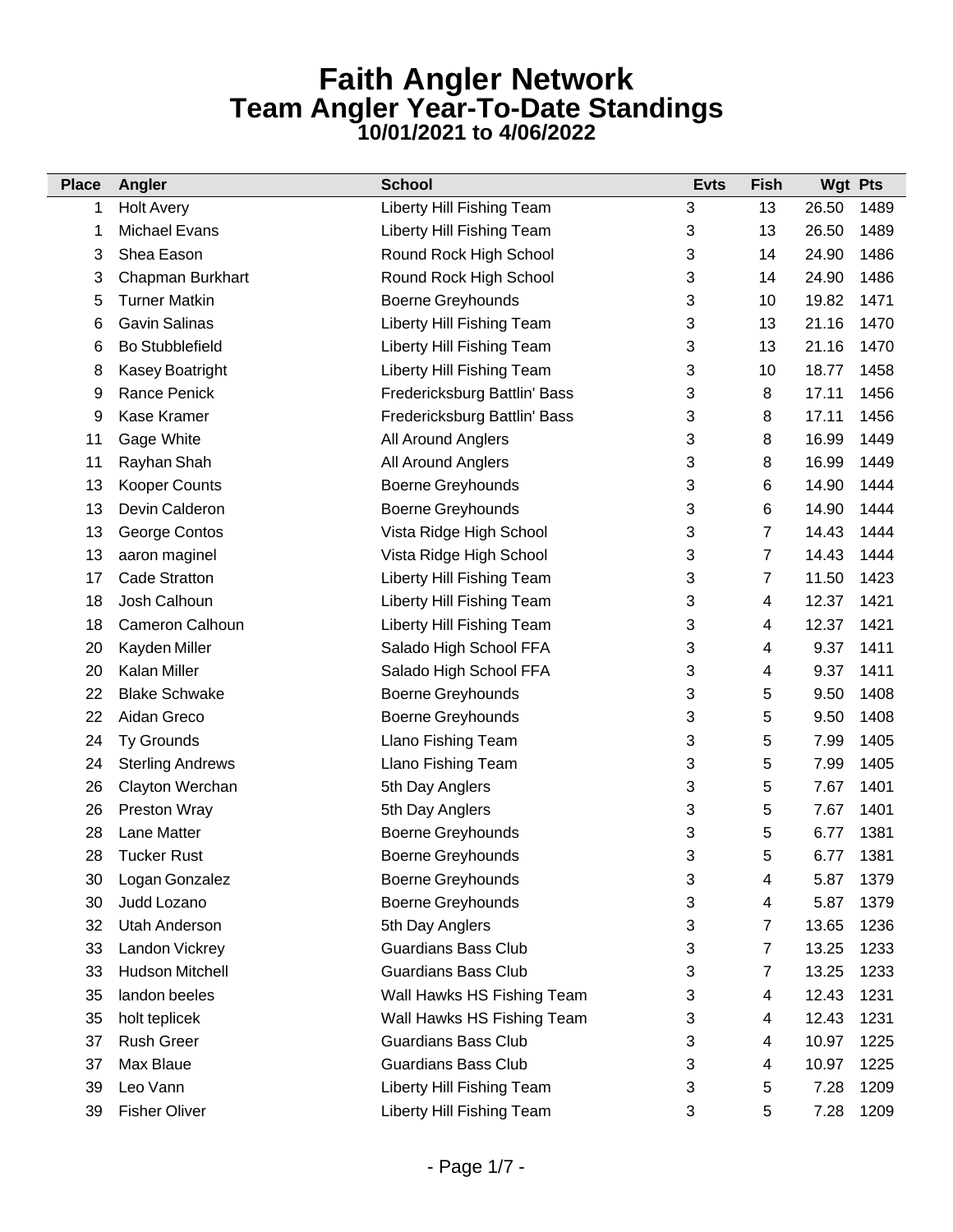| <b>Place</b> | Angler                   | <b>School</b>                   | <b>Evts</b> | <b>Fish</b>    | <b>Wgt Pts</b> |      |
|--------------|--------------------------|---------------------------------|-------------|----------------|----------------|------|
| 41           | <b>Colton ODell</b>      | Liberty Hill Fishing Team       | 3           | 6              | 13.36          | 1207 |
| 41           | <b>Skyler Meuse</b>      | Liberty Hill Fishing Team       | 3           | 6              | 13.36          | 1207 |
| 41           | Kaden Wiedenfeld         | <b>Boerne Greyhounds</b>        | 3           | 5              | 8.07           | 1207 |
| 41           | Logan Bourgeois          | <b>Boerne Greyhounds</b>        | 3           | 5              | 8.07           | 1207 |
| 45           | Major McCarty            | <b>Guardians Bass Club</b>      | 3           | 5              | 8.44           | 1206 |
| 45           | Andres Herrera           | <b>Guardians Bass Club</b>      | 3           | 5              | 8.44           | 1206 |
| 47           | <b>Barrett Gray</b>      | Liberty Hill Fishing Team       | 3           | 3              | 10.40          | 1201 |
| 47           | Eric Walker              | Liberty Hill Fishing Team       | 3           | 3              | 10.40          | 1201 |
| 49           | <b>Cody Phillips</b>     | <b>Boerne Greyhounds</b>        | 3           | 6              | 10.46          | 1199 |
| 49           | Jayden Macdonald         | Boerne Greyhounds               | 3           | 6              | 10.46          | 1199 |
| 51           | Ethan Paulsen            | <b>Cen-Tex Bass Hunters</b>     | 3           | 7              | 11.21          | 1197 |
| 51           | Peyton Paulsen           | <b>Cen-Tex Bass Hunters</b>     | 3           | 7              | 11.21          | 1197 |
| 51           | <b>Garrett Phalen</b>    | Jarrell Highschool Fishing Team | 3           | 4              | 9.19           | 1197 |
| 51           | <b>Tyler Howe</b>        | Jarrell Highschool Fishing Team | 3           | 4              | 9.19           | 1197 |
| 51           | Case Wendeborn           | <b>Gatesville Hornets</b>       | 3           | 4              | 5.74           | 1197 |
| 51           | <b>Colt Heath</b>        | <b>Gatesville Hornets</b>       | 3           | 4              | 5.74           | 1197 |
| 57           | Luke Wyle                | <b>Boerne Greyhounds</b>        | 3           | 4              | 8.14           | 1192 |
| 58           | Keegan Clement           | <b>Guardians Bass Club</b>      | 3           | 6              | 8.55           | 1187 |
| 59           | Cannon Jamison           | 5th Day Anglers                 | 3           | 3              | 5.10           | 1185 |
| 60           | <b>Gavin Meuse</b>       | Liberty Hill Fishing Team       | 3           | 2              | 6.62           | 1180 |
| 60           | Samuel Burnell           | Liberty Hill Fishing Team       | 3           | $\overline{2}$ | 6.62           | 1180 |
| 62           | <b>Colton Carpenter</b>  | Liberty Hill Fishing Team       | 3           | 3              | 3.72           | 1170 |
| 62           | Jake Carter              | Liberty Hill Fishing Team       | 3           | 3              | 3.72           | 1170 |
| 64           | <b>Tripp Kotrla</b>      | 5th Day Anglers                 | 3           | $\overline{2}$ | 3.00           | 1163 |
| 65           | <b>Gunnar Olavesen</b>   | Something Fishy                 | 3           | 2              | 3.59           | 1161 |
| 65           | Daxton Simpson           | Something Fishy                 | 3           | 2              | 3.59           | 1161 |
| 65           | <b>Carson Neilson</b>    | Liberty Hill Fishing Team       | 3           | 2              | 2.89           | 1161 |
| 65           | <b>Wyatt Stifflemire</b> | Liberty Hill Fishing Team       | 3           | $\overline{2}$ | 2.89           | 1161 |
| 69           | Parker Foster            | Liberty Hill Fishing Team       | 3           | 3              | 8.38           | 988  |
| 69           | <b>Colt Roberson</b>     | Liberty Hill Fishing Team       | 3           | 1              | 3.93           | 988  |
| 69           | <b>Travis Garrett</b>    | <b>Tiger Bass Fishing</b>       | 3           | 1              | 3.93           | 988  |
| 72           | <b>Gunner Rutherfurd</b> | Liberty Hill Fishing Team       | 3           | 5              | 8.25           | 986  |
| 72           | Greyson McVan            | Liberty Hill Fishing Team       | 3           | 5              | 8.25           | 986  |
| 74           | <b>Brandon Browning</b>  | <b>Boerne Greyhounds</b>        | 3           | 5              | 7.18           | 985  |
| 74           | Rylan Alexander          | Boerne Greyhounds               | 3           | 5              | 7.18           | 985  |
| 76           | George Parks             | Vista Ridge High School         | 3           | 2              | 3.28           | 984  |
| 76           | Jacob Renelt             | Vista Ridge High School         | 3           | 2              | 3.28           | 984  |
| 78           | <b>Tanner Tucker</b>     | Liberty Hill Fishing Team       | 3           | 2              | 3.02           | 981  |
| 78           | Reid Stavinoha           | Liberty Hill Fishing Team       | 3           | 2              | 3.02           | 981  |
| 80           | Andrew Basey             | Liberty Hill Fishing Team       | 2           | 7              | 12.26          | 979  |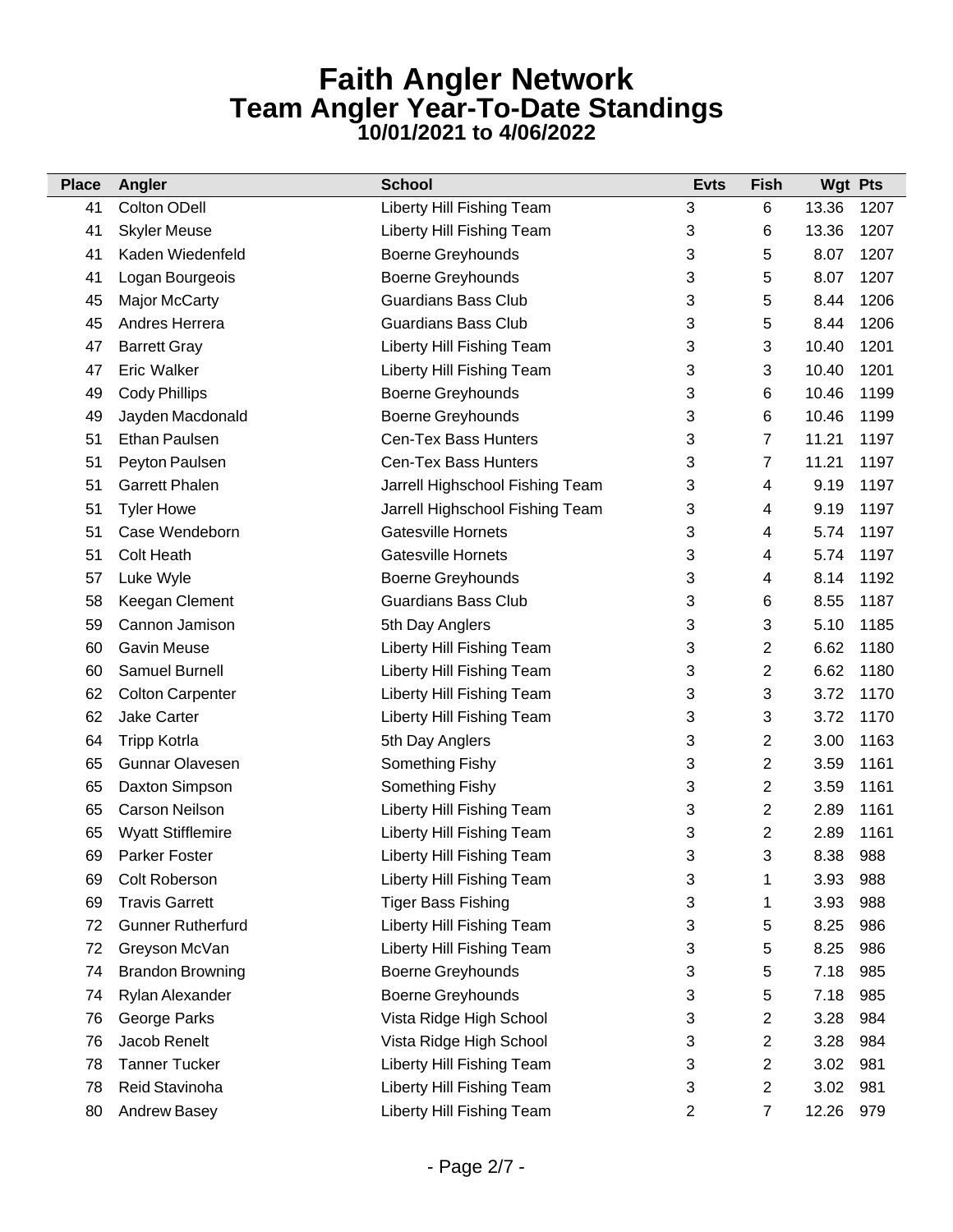| <b>Place</b> | Angler                   | <b>School</b>                        | <b>Evts</b>    | <b>Fish</b>    | <b>Wgt Pts</b> |     |
|--------------|--------------------------|--------------------------------------|----------------|----------------|----------------|-----|
| 81           | Dallas Albrecht          | <b>Bosqueville Bass Fishing Club</b> | 3              | 3              | 5.41           | 977 |
| 81           | Owen Plank               | <b>Bosqueville Bass Fishing Club</b> | 3              | 3              | 5.41           | 977 |
| 83           | <b>NOAH SCRUGGS</b>      | <b>Gatesville Hornets</b>            | 3              | 1              | 4.40           | 972 |
| 83           | Kooper Hughitt           | <b>Gatesville Hornets</b>            | 3              | 1              | 4.40           | 972 |
| 85           | Ayden Reedy              | <b>Guardians Bass Club</b>           | 2              | 5              | 11.20          | 971 |
| 85           | Jacob Duecy              | 5th Day Anglers                      | 3              | 3              | 3.94           | 971 |
| 85           | Michael Wensowitch       | 5th Day Anglers                      | 3              | 3              | 3.94           | 971 |
| 88           | Jackson Pennington       | Liberty Hill Fishing Team            | 3              | 1              | 2.53           | 962 |
| 89           | Gage Salinas             | Liberty Hill Fishing Team            | 2              | 5              | 9.57           | 960 |
| 89           | Justin Carpenter         | Liberty Hill Fishing Team            | 2              | 6              | 9.56           | 960 |
| 89           | <b>Christian Hunter</b>  | Liberty Hill Fishing Team            | 3              | 3              | 2.09           | 960 |
| 89           | Landon Warr              | Liberty Hill Fishing Team            | 3              | 1              | 2.09           | 960 |
| 93           | Ty Mechler               | <b>Guardians Bass Club</b>           | 2              | 8              | 16.72          | 957 |
| 93           | <b>CHRISTIAN GARCIA</b>  | <b>Guardians Bass Club</b>           | 2              | 8              | 16.72          | 957 |
| 95           | <b>Hunter Ledlow</b>     | <b>Boerne Greyhounds</b>             | $\overline{2}$ | 5              | 8.14           | 956 |
| 95           | sloan stransky           | <b>Boerne Greyhounds</b>             | 2              | 5              | 8.14           | 956 |
| 97           | Caydon Best              | <b>Gatesville Hornets</b>            | 3              | 1              | 1.59           | 955 |
| 97           | David Kennon             | <b>Gatesville Hornets</b>            | 3              | 1              | 1.59           | 955 |
| 99           | Hunter Canada            | <b>Guardians Bass Club</b>           | 3              | 1              | 2.25           | 954 |
| 99           | Lane Canada              | <b>Guardians Bass Club</b>           | 3              | 1              | 2.25           | 954 |
| 101          | <b>Tyler Baxley</b>      | Liberty Hill Fishing Team            | 3              | 1              | 1.51           | 953 |
| 102          | <b>Braxton Ebner</b>     | <b>Bass Club Of Champions</b>        | 2              | 3              | 10.21          | 950 |
| 102          | <b>Remington Stewart</b> | <b>Bass Club Of Champions</b>        | 2              | 3              | 10.21          | 950 |
| 104          | <b>Cole Martin</b>       | Liberty Hill Fishing Team            | 3              | 1              | 1.19           | 948 |
| 104          | Logan Warr               | Liberty Hill Fishing Team            | 3              | 1              | 1.19           | 948 |
| 106          | Jasper Hunter            | Georgetown HS Fishing                | 2              | 6              | 10.22          | 939 |
| 106          | Kaylee Wilson            | Georgetown HS Fishing                | 2              | 6              | 10.22          | 939 |
| 108          | Cooper Kennell           | <b>Bass Club Of Champions</b>        | 2              | 7              | 9.14           | 932 |
| 108          | Eli Christian            | <b>Bass Club Of Champions</b>        | 2              | $\overline{7}$ | 9.14           | 932 |
| 110          | <b>Mason Smoot</b>       | <b>Boerne Greyhounds</b>             | 2              | 3              | 6.55           | 929 |
| 111          | <b>Cooper Clements</b>   | <b>Bosqueville Bass Fishing Club</b> | 2              | 2              | 3.80           | 913 |
| 111          | Jantzen Blanco           | <b>Bosqueville Bass Fishing Club</b> | 2              | 2              | 3.80           | 913 |
| 113          | <b>Trace Jansen</b>      | 5th Day Anglers                      | 2              | 3              | 4.51           | 911 |
| 113          | Riley Kudelka            | 5th Day Anglers                      | 2              | 3              | 4.51           | 911 |
| 115          | Georgia Rushing          | 5th Day Anglers                      | 2              | 5              | 10.29          | 763 |
| 116          | <b>Bo Quick</b>          | Liberty Hill Fishing Team            | 2              | 3              | 8.38           | 755 |
| 116          | <b>Andrew Krall</b>      | <b>Bass Club Of Champions</b>        | 2              | 5              | 7.37           | 755 |
| 116          | <b>Callan Combs</b>      | Boerne Greyhounds                    | 2              | 5              | 7.37           | 755 |
| 119          | Ace Gass                 | Llano Fishing Team                   | 2              | 3              | 6.94           | 754 |
| 119          | Duncan Hobbs             | Llano Fishing Team                   | 2              | 3              | 6.94 754       |     |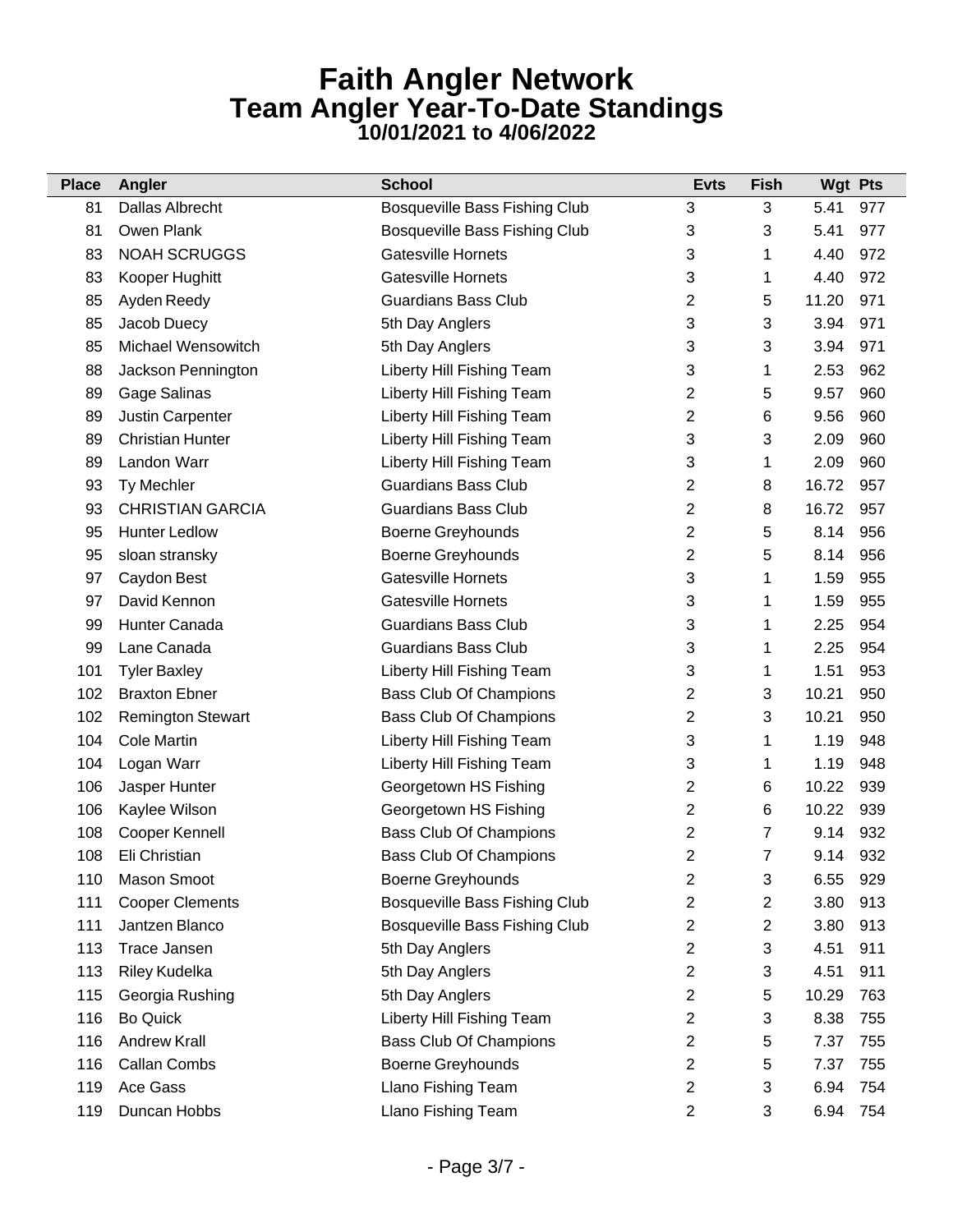| <b>Place</b> | Angler                      | <b>School</b>                 | <b>Evts</b>    | <b>Fish</b>             | <b>Wgt Pts</b> |     |
|--------------|-----------------------------|-------------------------------|----------------|-------------------------|----------------|-----|
| 121          | Joseph Perez                | <b>Bass Club Of Champions</b> | $\overline{2}$ | 4                       | 6.33           | 750 |
| 121          | Jacob Ayers                 | <b>Bass Club Of Champions</b> | 2              | 4                       | 6.33           | 750 |
| 123          | <b>Brayden Basey</b>        | Liberty Hill Fishing Team     | 3              | 1                       | .00            | 746 |
| 123          | Ty Rampy                    | Liberty Hill Fishing Team     | 3              | 1                       | .00            | 746 |
| 123          | Cade Reynolds               | Liberty Hill Fishing Team     | 3              |                         | .00            | 746 |
| 123          | Jack Reynolds               | Liberty Hill Fishing Team     | 3              |                         | .00            | 746 |
| 123          | <b>Tanner Pennington</b>    | Liberty Hill Fishing Team     | 3              |                         | .00            | 746 |
| 123          | <b>Brandon Pico-Sanchez</b> | Boerne Greyhounds             | 3              |                         | .00            | 746 |
| 123          | Carson Jenschke             | Fredericksburg Battlin' Bass  | 3              |                         | .00            | 746 |
| 123          | Aaron Cantu                 | Fredericksburg Battlin' Bass  | 3              |                         | .00            | 746 |
| 123          | <b>Brayden Saunders</b>     | <b>Gatesville Hornets</b>     | 3              |                         | .00            | 746 |
| 123          | Kamren Hendrix              | <b>Gatesville Hornets</b>     | 3              |                         | .00            | 746 |
| 123          | Jacob Desormeaux            | <b>Gatesville Hornets</b>     | 3              |                         | .00            | 746 |
| 123          | Cash Heath                  | <b>Gatesville Hornets</b>     | 3              |                         | .00            | 746 |
| 135          | <b>Connor Hague</b>         | Boerne Greyhounds             | 2              | 3                       | 4.48           | 742 |
| 135          | <b>Hunter Mazour</b>        | Boerne Greyhounds             | 2              | 3                       | 4.48           | 742 |
| 137          | <b>Connor Copeland</b>      | Reagan High School            | 2              | 3                       | 6.07           | 736 |
| 137          | <b>Abel Ortiz</b>           | Reagan High School            | 2              | 3                       | 6.07           | 736 |
| 139          | Aidan Grover                | <b>Bass Club Of Champions</b> | 2              | $\overline{\mathbf{c}}$ | 4.36           | 734 |
| 139          | <b>Isaac Patton</b>         | <b>Bass Club Of Champions</b> | 2              | 2                       | 4.36           | 734 |
| 141          | Julia Dixon                 | Liberty Hill Fishing Team     | 2              | 3                       | 4.49           | 730 |
| 141          | <b>Thomas Belt</b>          | <b>Gatesville Hornets</b>     | 2              | 3                       | 4.49           | 730 |
| 143          | David Wilson                | Liberty Hill Fishing Team     | 2              | 2                       | 2.95           | 729 |
| 144          | Drennon Cunningham          | <b>Bass Club Of Champions</b> | 2              | 1                       | 2.53           | 721 |
| 144          | Dalton Cunningham           | <b>Bass Club Of Champions</b> | 2              | 1                       | 2.53           | 721 |
| 146          | Ty Laxson                   | All Around Anglers            | 2              | 3                       | 6.75           | 720 |
| 146          | <b>Fisher Alderson</b>      | All Around Anglers            | 2              | 3                       | 6.75           | 720 |
| 148          | Jack Baskin                 | <b>Guardians Bass Club</b>    | 2              | 1                       | 2.00           | 719 |
| 149          | Jonny Hulce                 | <b>Bass Club Of Champions</b> | 2              | 1                       | 1.45           | 718 |
| 149          | <b>Ellory Hulce</b>         | <b>Bass Club Of Champions</b> | 2              | 1                       | 1.45           | 718 |
| 151          | Luke Benson                 | Liberty Hill Fishing Team     | 2              | 2                       | 2.95           | 716 |
| 152          | <b>Hunter Perucca</b>       | 5th Day Anglers               | 2              | 2                       | 3.97           | 713 |
| 152          | Grayson Ginn                | 5th Day Anglers               | 2              | 2                       | 3.97           | 713 |
| 152          | <b>Rex Cleveland</b>        | Vista Ridge High School       | 2              | 1                       | 2.03           | 713 |
| 152          | Wayne Womack                | Vista Ridge High School       | 2              | 1                       | 2.03           | 713 |
| 156          | Jack Gioffre                | Fredericksburg Battlin' Bass  | 2              | 2                       | 3.73           | 711 |
| 156          | Dawson Wren                 | Fredericksburg Battlin' Bass  | 2              | 2                       | 3.73           | 711 |
| 158          | Jason Handy                 | Vista Ridge High School       | 2              | 1                       | 3.27           | 710 |
| 158          | Ayden Solis                 | Vista Ridge High School       | 2              | 1                       | 3.27           | 710 |
| 160          | Jake Garcia                 | <b>Bass Club Of Champions</b> | 2              | 1                       | 1.47           | 696 |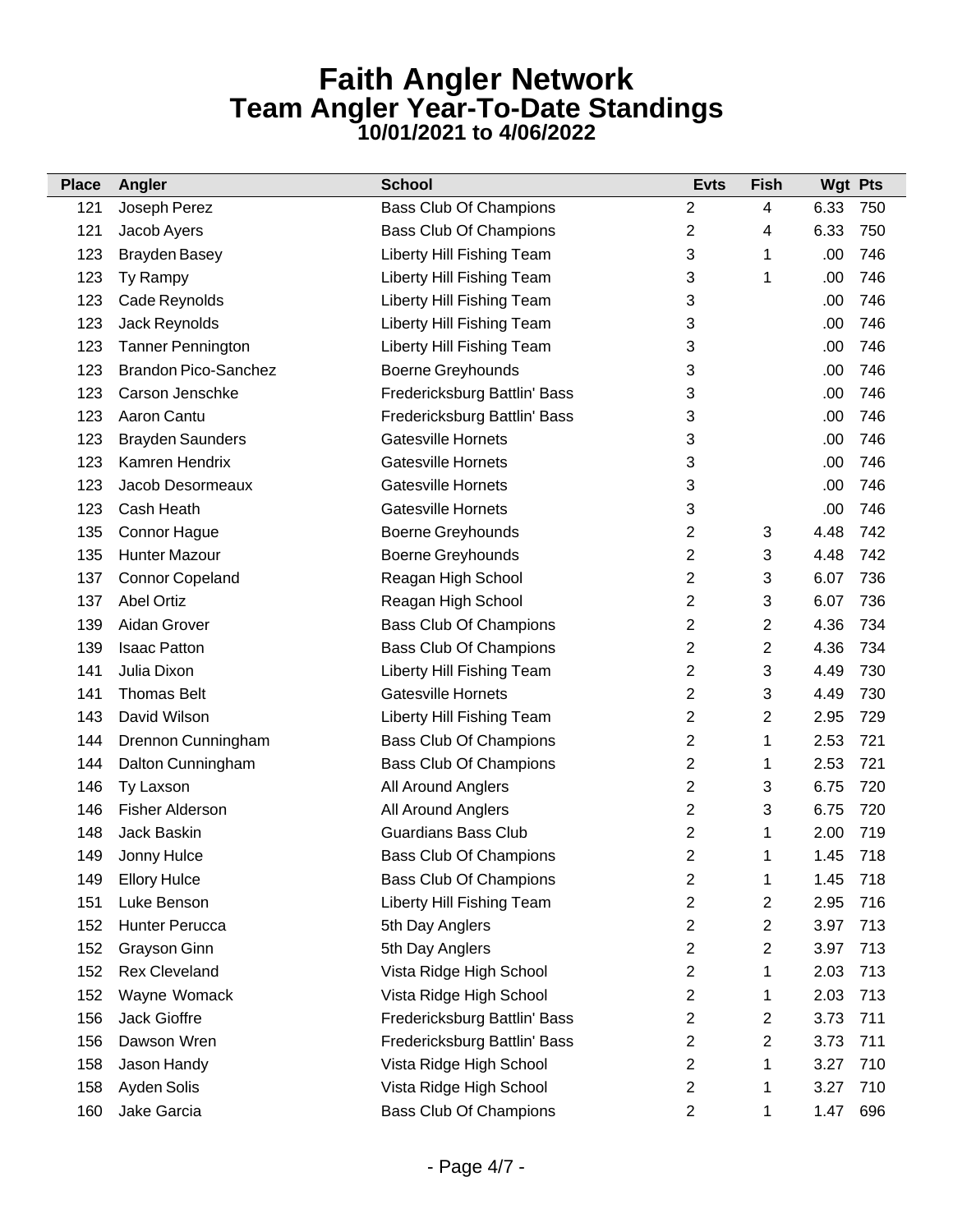| <b>Place</b> | Angler                | <b>School</b>                        | <b>Evts</b> | <b>Fish</b> | <b>Wgt Pts</b> |     |
|--------------|-----------------------|--------------------------------------|-------------|-------------|----------------|-----|
| 160          | Kincade Rodriguez     | Llano Fishing Team                   | 2           | 1           | 1.31           | 696 |
| 160          | Payton Wootan         | <b>Llano Fishing Team</b>            | 2           | 1           | 1.31           | 696 |
| 160          | Kade Kennedy          | <b>Bass Club Of Champions</b>        | 2           | 1           | .39            | 696 |
| 160          | Zachary Hicks         | <b>Bass Club Of Champions</b>        | 2           | 1           | .39            | 696 |
| 165          | Reeves Ahart          | 5th Day Anglers                      | 2           | 2           | 1.26           | 684 |
| 166          | Hayden Owens          | Boerne Greyhounds                    | 2           |             | .00            | 513 |
| 166          | Cayden Hinesley       | <b>Boerne Greyhounds</b>             | 2           |             | .00            | 513 |
| 166          | Logan DeCock          | <b>Guardians Bass Club</b>           | 2           |             | .00            | 513 |
| 166          | <b>Riley Chafin</b>   | <b>OTHER (No Team Affiliation)</b>   | 2           |             | .00            | 513 |
| 170          | Kort Sloan            | <b>Texas Boat World</b>              | 1           | 5           | 11.77          | 499 |
| 170          | <b>Keston Stokes</b>  | <b>Texas Boat World</b>              | 1           | 5           | 11.77          | 499 |
| 172          | Ismael Velazquez      | Liberty Hill Fishing Team            | 1           | 5           | 9.20           | 498 |
| 173          | <b>Grant Basey</b>    | Liberty Hill Fishing Team            | 1           | 5           | 8.03           | 496 |
| 173          | Mason Hunter          | Liberty Hill Fishing Team            | 2           | 2           | .00            | 496 |
| 173          | Salem Joseph          | Vista Ridge High School              | 2           |             | .00            | 496 |
| 173          | <b>Brock Hamilton</b> | <b>Bass Club Of Champions</b>        | 2           |             | .00            | 496 |
| 173          | Cade Lehne            | Fredericksburg Battlin' Bass         | 2           |             | .00            | 496 |
| 173          | Owen Staudt           | Fredericksburg Battlin' Bass         | 2           |             | .00            | 496 |
| 173          | <b>Kaden Ottmers</b>  | Fredericksburg Battlin' Bass         | 2           |             | .00            | 496 |
| 173          | Koen Koch             | Fredericksburg Battlin' Bass         | 2           |             | .00            | 496 |
| 173          | Evan Barrett          | <b>Guardians Bass Club</b>           | 2           |             | .00            | 496 |
| 173          | Kenji Urabe           | Bosqueville Bass Fishing Club        | 2           |             | .00            | 496 |
| 173          | Cole Sigo             | <b>Bosqueville Bass Fishing Club</b> | 2           |             | .00            | 496 |
| 173          | Jaxon Shepherd        | <b>Gatesville Hornets</b>            | 2           |             | .00            | 496 |
| 173          | Pate Foster           | <b>Gatesville Hornets</b>            | 2           |             | .00            | 496 |
| 186          | Kendyl Rust           | Boerne Greyhounds                    | 1           | 5           | 7.89           | 495 |
| 187          | <b>Truitt Tucker</b>  | Boerne Greyhounds                    | 1           | 4           | 6.35           | 488 |
| 187          | Cade wilson           | Fredericksburg Battlin' Bass         | 1           | 4           | 6.35           | 488 |
| 189          | <b>Cody Waltrip</b>   | <b>Guardians Bass Club</b>           | 1           | 1           | 4.65           | 486 |
| 190          | <b>Clayton Curl</b>   | Fredericksburg Battlin' Bass         | 1           | 4           | 6.33           | 484 |
| 190          | <b>Gabe Cross</b>     | Fredericksburg Battlin' Bass         |             | 4           | 6.33           | 484 |
| 192          | Hayden McBeath        | Liberty Hill Fishing Team            | 1           | 2           | 4.23           | 483 |
| 192          | Caden Labay           | Liberty Hill Fishing Team            | 2           |             | .00            | 483 |
| 192          | Cooper Hudnall        | Liberty Hill Fishing Team            | 2           |             | .00.           | 483 |
| 192          | Roman Vasquez         | Liberty Hill Fishing Team            | 2           |             | .00.           | 483 |
| 192          | Landon Johnson        | Bass Club Of Champions               | 2           |             | .00            | 483 |
| 192          | <b>Riley Clayton</b>  | Bass Club Of Champions               | 2           |             | .00            | 483 |
| 192          | Diego Perez           | Boerne Greyhounds                    | 2           |             | .00            | 483 |
| 192          | Daniel Tomsovic       | <b>Guardians Bass Club</b>           | 2           |             | .00            | 483 |
| 192          | <b>Harper McCarty</b> | <b>Guardians Bass Club</b>           | 2           |             | .00.           | 483 |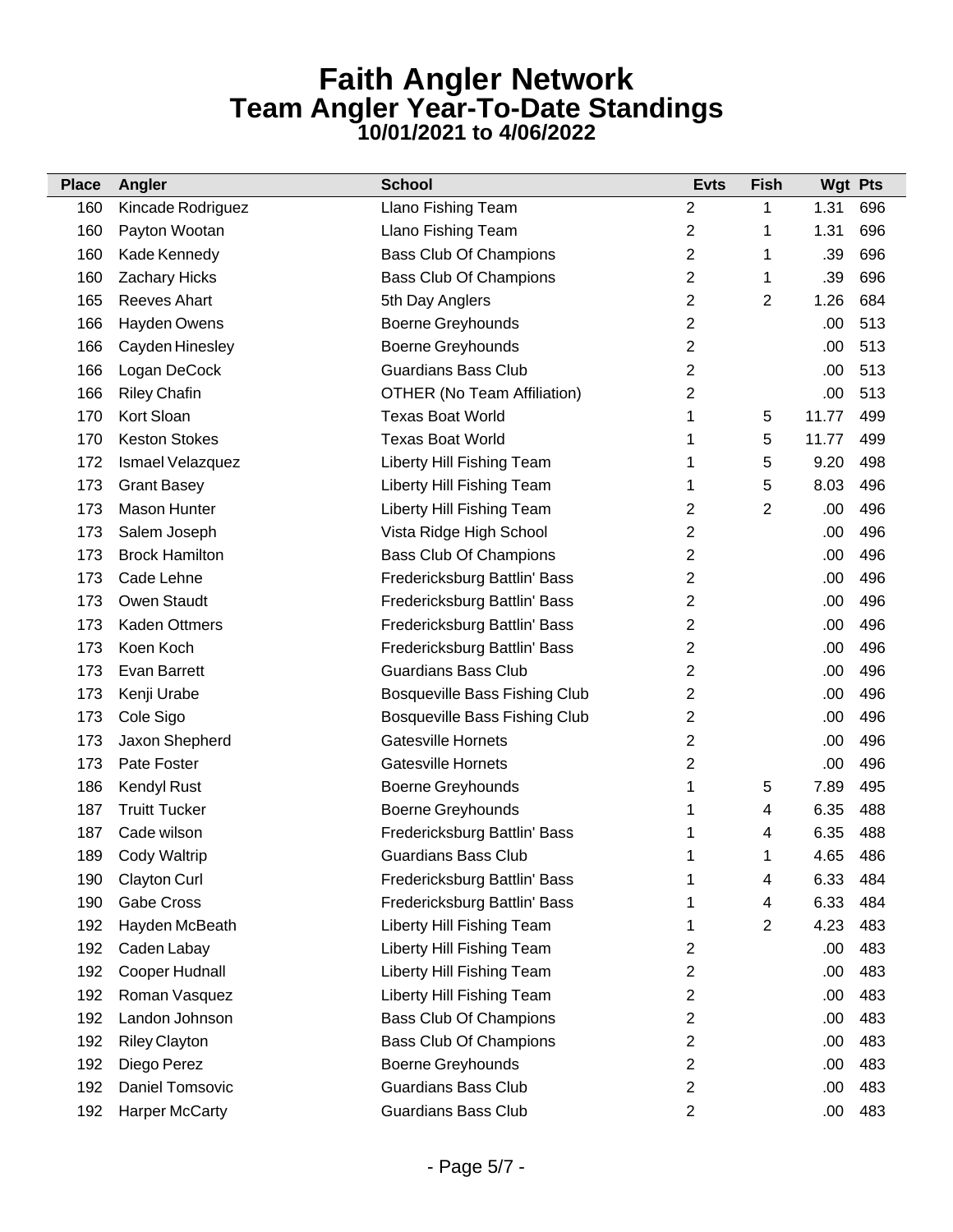| <b>Place</b> | Angler                      | <b>School</b>                        | <b>Evts</b> | <b>Fish</b> | <b>Wgt Pts</b> |     |
|--------------|-----------------------------|--------------------------------------|-------------|-------------|----------------|-----|
| 201          | <b>Chance Heck</b>          | <b>Cen-Tex Bass Hunters</b>          | 1           | 2           | 5.23           | 482 |
| 201          | Ryan Shine                  | <b>Cen-Tex Bass Hunters</b>          | 1           | 2           | 5.23           | 482 |
| 203          | Natalie Ramsey              | Liberty Hill Fishing Team            | 1           | 2           | 3.68           | 474 |
| 203          | <b>Reed Tolbert</b>         | Liberty Hill Fishing Team            | 1           | 2           | 3.68           | 474 |
| 205          | <b>Connor Holtorf</b>       | Bass Club Of Champions               | 1           | 2           | 3.03           | 469 |
| 205          | Tanner Lee                  | <b>Bass Club Of Champions</b>        | 1           | 2           | 3.03           | 469 |
| 207          | Ford Holcomb                | Liberty Hill Fishing Team            | 1           | 1           | 2.53           | 466 |
| 207          | <b>Blake Meadows</b>        | <b>Guardians Bass Club</b>           |             | 1           | 1.61           | 466 |
| 207          | Marvin Porter IV            | <b>Guardians Bass Club</b>           |             | 1           | 1.61           | 466 |
| 210          | <b>Weston Watkins</b>       | Liberty Hill Fishing Team            | 1           | 2           | 2.91           | 464 |
| 210          | Kolten McDaniel             | Liberty Hill Fishing Team            |             | 2           | 2.91           | 464 |
| 212          | Kyle Castillo               | <b>Bass Club Of Champions</b>        | 1           | 4           | 2.80           | 463 |
| 212          | Aidan Pickett               | <b>Bass Club Of Champions</b>        |             | 4           | 2.80           | 463 |
| 212          | <b>Aaron Hurst</b>          | Liberty Hill Fishing Team            | 1           | 1           | 1.94           | 463 |
| 215          | <b>Garrison Michalewicz</b> | Wall Hawks HS Fishing Team           |             | 1           | 1.91           | 462 |
| 215          | <b>Weston Michalewicz</b>   | Wall Hawks HS Fishing Team           | 1           | 1           | 1.91           | 462 |
| 217          | Dylan Kallus                | All Around Anglers                   |             | 2           | 2.62           | 459 |
| 217          | <b>Colton Hill</b>          | All Around Anglers                   | 1           | 2           | 2.62           | 459 |
| 219          | Aiden Adams                 | Liberty Hill Fishing Team            |             | 1           | 1.51           | 457 |
| 220          | Logan Martell               | <b>Cen-Tex Bass Hunters</b>          | 1           | 1           | 2.42           | 456 |
| 220          | <b>Thomas Connolly</b>      | <b>Cen-Tex Bass Hunters</b>          | 1           | 1           | 2.42           | 456 |
| 222          | Carter Merriman             | Bowie High School                    | 1           | 1           | 1.52           | 447 |
| 222          | <b>Carl Ralston</b>         | <b>Bowie High School</b>             | 1           | 1           | 1.52           | 447 |
| 224          | <b>Timothy Burford</b>      | Bass Club Of Champions               | 1           | 1           | 1.47           | 446 |
| 225          | <b>Everett Christian</b>    | <b>Bass Club Of Champions</b>        | 1           | 1           | 1.43           | 443 |
| 225          | Mason Clayton               | Bass Club Of Champions               | 1           | 1           | 1.43           | 443 |
| 227          | Aaden Thomas                | <b>Guardians Bass Club</b>           | 1           | 1           | 1.31           | 438 |
| 227          | Lane Carpenter              | <b>Guardians Bass Club</b>           | 1           | 1           | 1.31           | 438 |
| 227          | Jaxson Bray                 | <b>Bosqueville Bass Fishing Club</b> | 1           | 1           | 1.31           | 438 |
| 227          | Cayden Snyder               | <b>Bosqueville Bass Fishing Club</b> | 1           | 1           | 1.31           | 438 |
| 231          | <b>Tyler Varnell</b>        | <b>Tiger Bass Fishing</b>            |             | 1           | 1.26           | 436 |
| 231          | Izael Alvarado              | <b>Tiger Bass Fishing</b>            |             | 1           | 1.26           | 436 |
| 233          | Andrew Hernandez            | <b>Boerne Greyhounds</b>             |             |             | .00            | 263 |
| 233          | <b>Brayden Tippit</b>       | <b>Boerne Greyhounds</b>             |             |             | .00            | 263 |
| 233          | Caleb Baggs                 | <b>Boerne Greyhounds</b>             |             |             | .00            | 263 |
| 233          | zeke styles                 | <b>Boerne Greyhounds</b>             |             |             | .00            | 263 |
| 233          | Cash Gatlin                 | <b>Boerne Greyhounds</b>             |             | 1           | .00            | 263 |
| 233          | Cole Young                  | Boerne Greyhounds                    |             | 1           | .00            | 263 |
| 233          | Hayden Griffin              | Liberty Hill Fishing Team            |             |             | .00            | 263 |
| 233          | <b>Matthew Harrison</b>     | Liberty Hill Fishing Team            | 1           |             | .00.           | 263 |